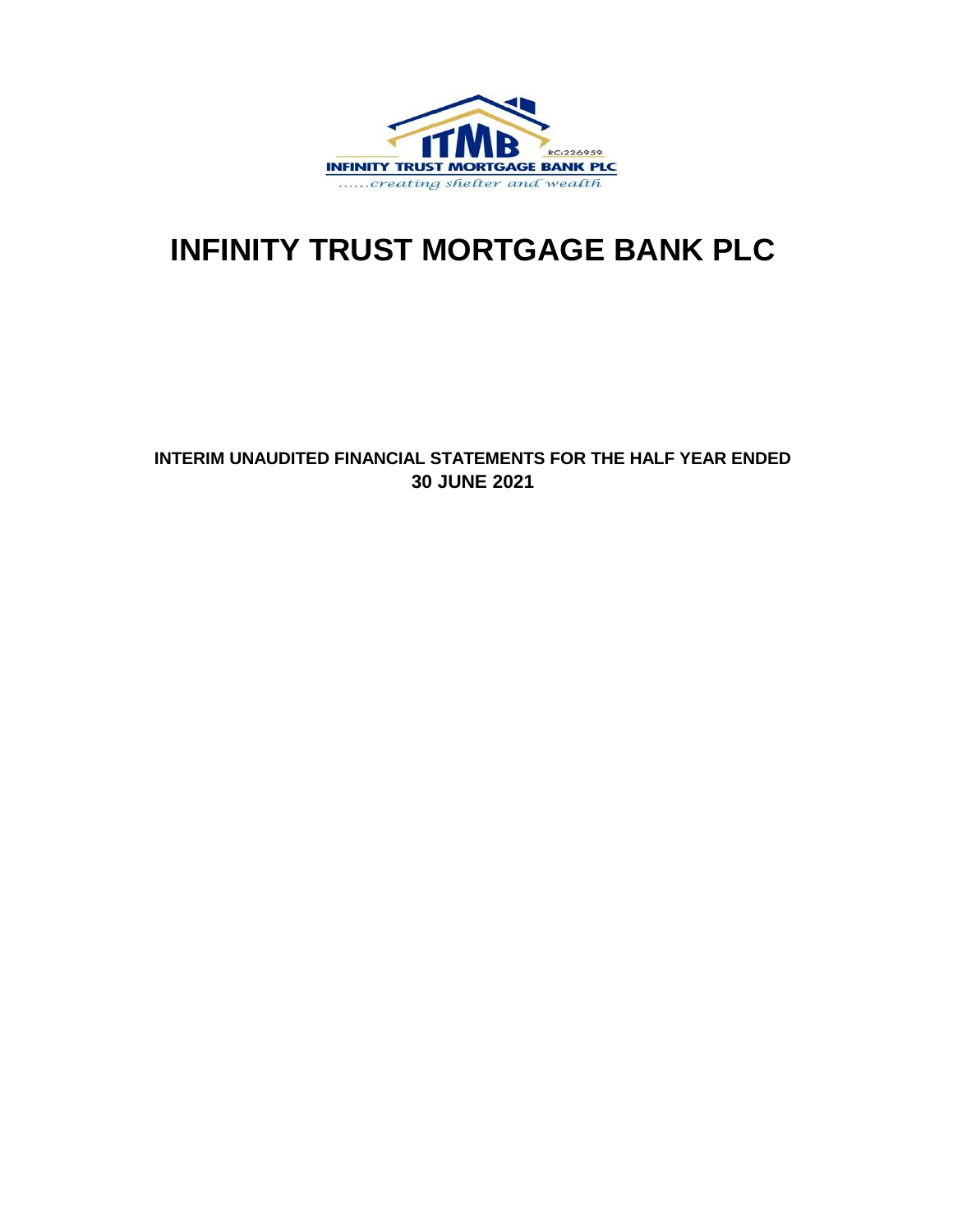#### **STATEMENT TO THE NIGERIAN STOCK EXCHANGE AND THE SHAREHOLDERS ON THE EXTRACT OF THE UNAUDITED RESULTS FOR THE HALF YEAR ENDED 30 JUNE, 2021.**

**The Board of Directors of Infinity Trust Mortgage Bank Plc is pleased to present an extract of the unaudited and interim financial statements for the Half Year Ended 30 June, 2021 which was approved by the Board on 04 July, 2021.**

#### **Infinity Trust Mortgage Bank Plc**

**Statement of Comprehensive Income**

| for the half year ended 30 June, 2021                                                                                         | <b>NOTES</b>                                 | Jan - June<br>2021<br><b>Unaudited</b><br>N           | April - June<br>2021<br><b>Unaudited</b><br>N       | Jan - June<br>2020<br><b>Unaudited</b><br>N           | April - June<br>2020<br><b>Unaudited</b><br>N       |
|-------------------------------------------------------------------------------------------------------------------------------|----------------------------------------------|-------------------------------------------------------|-----------------------------------------------------|-------------------------------------------------------|-----------------------------------------------------|
| Turnover                                                                                                                      |                                              | 785,476,290                                           | 402,508,015                                         | 581,762,123                                           | 265,593,677                                         |
| Interest and similar income<br>Interest and similar expense                                                                   | 1<br>2                                       | 601,440,524<br>(112, 146, 385)<br>489,294,139         | 314,515,532<br>(67, 275, 682)<br>247,239,850        | 468,177,013<br>(101, 428, 174)<br>366,748,839         | 232,553,126<br>(48, 634, 034)<br>183,919,092        |
| Net Fees and commission income                                                                                                | 3                                            | 59,968,482                                            | 34,127,492                                          | 34,438,770                                            | 12,738,005                                          |
| Net fee and commission income                                                                                                 |                                              | 59,968,482                                            | 34,127,492                                          | 34,438,770                                            | 12,738,005                                          |
| Other operating income                                                                                                        | 4                                            | 124,067,284                                           | 53,864,991                                          | 79,146,339                                            | 20,302,545                                          |
| Total operating income                                                                                                        |                                              | 673,329,905                                           | 335,232,333                                         | 480,333,948                                           | 216,959,643                                         |
| Credit loss gain (expense)<br>Net operating income                                                                            | 5                                            | 14,550,978<br>687,880,883                             | 335,232,333                                         | (13,610,807)<br>466,723,141                           | 216,959,643                                         |
| Personnel expenses<br>Depreciation of property and equipment<br>Amortisation of intangible assets<br>Other operating expenses | 6<br>16 <sub>b</sub><br>15 <sub>b</sub><br>7 | 136,059,168<br>35,852,985<br>3,299,867<br>193,121,594 | 72,150,888<br>17,989,859<br>1,686,206<br>97,577,516 | 119,625,997<br>50,374,955<br>2,749,737<br>133,833,883 | 59,353,211<br>24,690,897<br>1,382,785<br>55,956,715 |
| Total operating expenses                                                                                                      |                                              | 368,333,614                                           | 189,404,468                                         | 306,584,573                                           | 141,383,607                                         |
| Profit before tax                                                                                                             |                                              | 319,547,269                                           | 145,827,865                                         | 160,138,568                                           | 75,576,035                                          |
| Income tax expense                                                                                                            |                                              | (19, 446, 205)                                        | (11,800,284)                                        | (9,608,314)                                           | (4,820,244)                                         |
| Profit after Tax                                                                                                              |                                              | 300,101,063                                           | 134,027,581                                         | 150,530,254                                           | 70,755,791                                          |
| Other Comprehensive Income                                                                                                    |                                              |                                                       |                                                     |                                                       |                                                     |
| Total Comprehensive Income                                                                                                    |                                              | 300,101,063                                           | 134,027,581                                         | 150,530,254                                           | 70,755,791                                          |
| Earnings per share - Basic (Kobo)                                                                                             |                                              | 13.38                                                 | 11.85                                               | 6.21                                                  | 5.78                                                |

The notes on pages 5 to 7 are an integral part of these financial statements.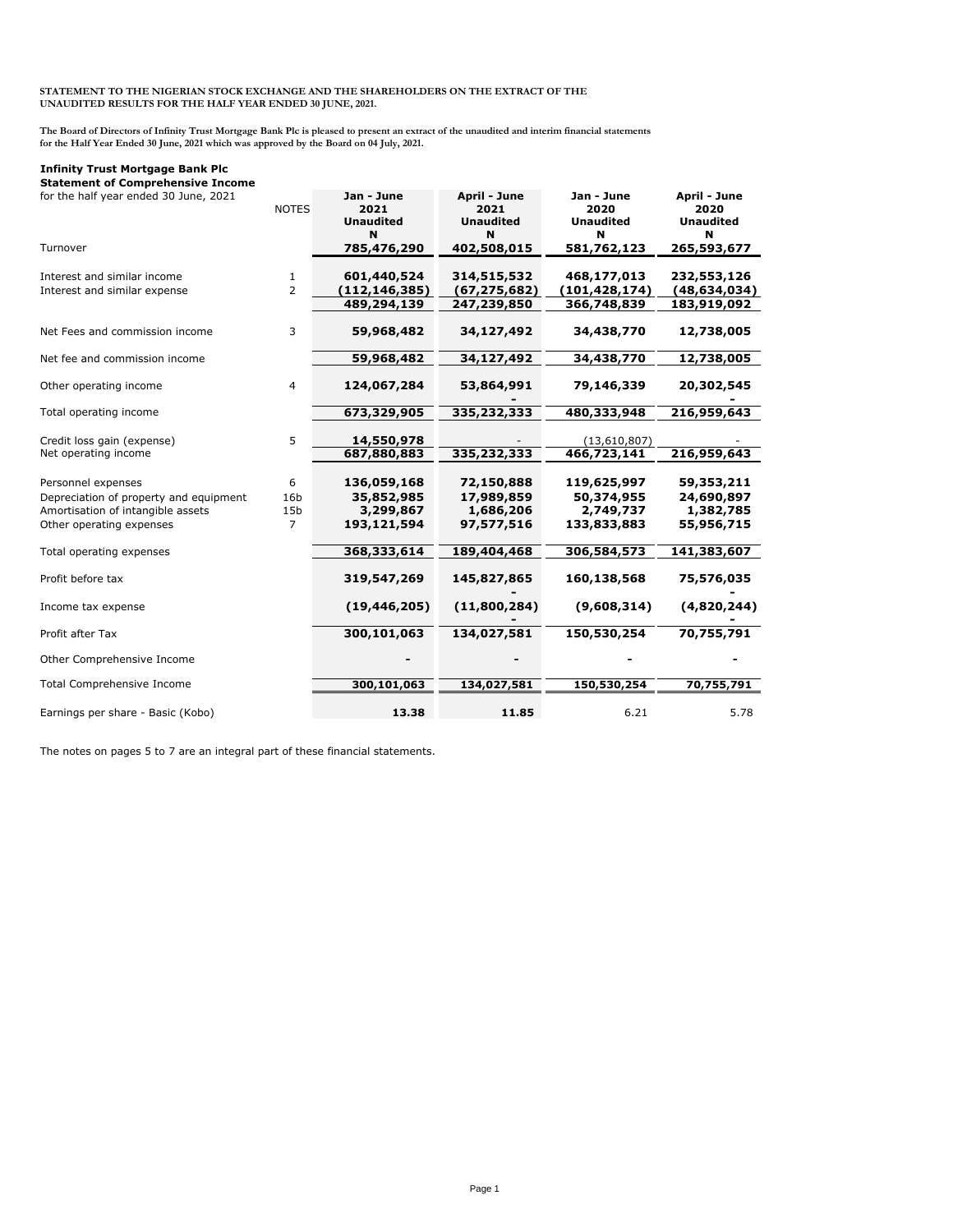| <b>INFINITY TRUST MORTGAGE BANK PLC</b> |              |                        |                |
|-----------------------------------------|--------------|------------------------|----------------|
| <b>Statement of Financial Position</b>  |              | <b>Half Year Ended</b> | 3 Months Ended |
| As at 30 June 2021                      | <b>NOTES</b> | 30 June                | 30 June        |
|                                         |              | 2021                   | 2020           |
|                                         |              | <b>Unaudited</b>       | Unaudited      |
|                                         |              | N                      | N              |
| <b>Assets</b>                           |              |                        |                |
| Cash and balances with Central Bank     | 9            | 119,270,948            | 100,684,849    |
| Due from banks                          | 10           | 1,118,944,565          | 1,571,153,885  |
| Loans and advances to customers         | 11           | 8,556,529,649          | 7,118,049,692  |
| <b>Investment Securities</b>            | 12           |                        |                |
| - FVOCI                                 |              | 373,599,998            | 373,599,998    |
| - Held at amortised Cost                |              | 1,615,666,998          | 829,631,245    |
| Other assets                            | 13           | 444,244,113            | 575,188,597    |
| Deferred tax assets                     | 14           | 52,500,000             | 60,000,000     |
| Intangible assets                       | 15           | 17,876,115             | 18,953,809     |
| Property and equipment                  | 16           | 2,681,470,694          | 2,672,487,381  |
|                                         |              | 14.980.103.080         | 13,319,749,456 |
| Non current assets held for sale        | 17           | 23,031,000             | 23,031,000     |
| <b>Total Assets</b>                     |              | 15,003,134,080         | 13,342,780,456 |
|                                         |              |                        |                |
| Liabilities                             |              |                        |                |
| Due to customers                        | 18           | 4,747,725,423          | 3,765,748,401  |
| Debt issued and other borrowed funds    | 19           | 3,094,066,729          | 2,682,169,747  |
| Current tax liabilities                 | 20           | 35,344,065             | 48,308,695     |
| Other liabilities                       | 21           | 897,162,595            | 408,900,514    |
| <b>Total liabilities</b>                |              | 8,774,298,812          | 6,905,127,358  |
|                                         |              |                        |                |
|                                         |              |                        |                |
| Equity                                  |              |                        |                |
| Issued share capital                    | 22           | 2,085,222,860          | 2,085,222,860  |
| Preference shares                       | 23           | 600,000,000            | 600,000,000    |
| Share premium                           |              | 1,227,369,465          | 1,227,369,465  |
| Statutory reserve                       |              | 726,720,330            | 726,720,331    |
| Retained earnings                       |              | 1,239,348,332          | 1,448,166,161  |
| Revaluation reserve                     |              | 204,597,313            | 204,597,313    |
| Regulatory risk reserve                 |              | 76,976,969             | 76,976,970     |
| Fair Value Reserve                      |              | 68,599,998             | 68,599,998     |
| <b>Total Equity</b>                     |              | 6,228,835,268          | 6,437,653,098  |
| <b>Total liabilities and equity</b>     |              | 15,003,134,080         | 13,342,780,456 |
|                                         |              |                        |                |

The notes on pages 5 to 7 are an integral part of these financial statements.

**The financial statements on pages 1 to 7 were approved by the Board of Directors on 04 July, 2021 and signed on its behalf by:**

 $\Rightarrow$ 

**TOLU OSHO COMPANY SECRETARY DR. OLABANJO OBALEYE FRC/2017/NBA/00000016418 MANAGING DIRECT0R/CEO**

Also Signed by:

 $\cup$   $\cup$ 

**SAMSON AGBAKA CHIEF FINANCIAL OFFICER FRC/2013/ICAN/00000002601**

**FRC/2014/ICAN/00000008786**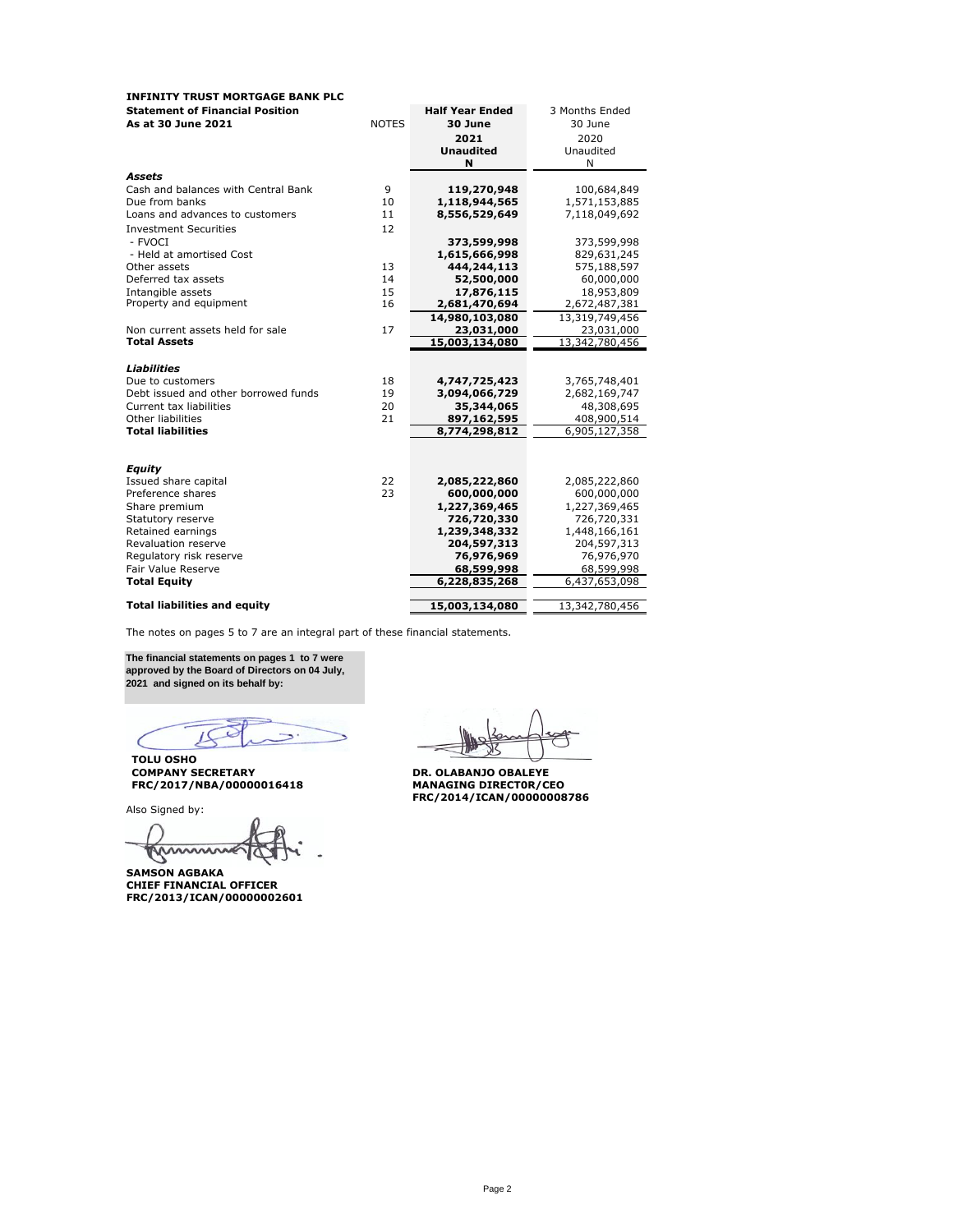#### **Infinity Trust Mortgage Bank Plc Interim Financial Statements Statement of Cash Flows**

| for the Half Year Ended 30 June, 2021                                       | Jan - June<br>2021          | April - June                  | Jan - June                  | April - June<br>2020       |
|-----------------------------------------------------------------------------|-----------------------------|-------------------------------|-----------------------------|----------------------------|
|                                                                             | <b>Unaudited</b>            | 2021<br>Unaudited             | 2020<br>Unaudited           | Unaudited                  |
|                                                                             | N                           | Ν                             | Ν                           | N                          |
| Profit before tax                                                           | 319,547,269                 | 145,827,865                   | 160,138,568                 | 75,576,035                 |
| Adjustment for non cash items                                               |                             |                               |                             |                            |
| Depreciation of Property, Plant & Equipment                                 | 35,852,985                  | 17,989,859                    | 50,374,955                  | 19,094,437                 |
| Amortisation of intangibles<br>Cashflow before changes in working capital   | 3,299,867<br>358,700,121    | 1,686,206<br>165,503,930      | 2,749,737<br>213,263,261    | 1,382,785<br>96,053,257    |
|                                                                             |                             |                               |                             |                            |
| <b>CHANGES IN WORKING CAPITAL</b>                                           |                             |                               |                             |                            |
| Decrease/(Increase) in Loans and Advances                                   | (1,454,953,361)             | (844, 010, 449)               | (690, 812, 331)             | (46, 371, 263)             |
| Decrease/(Increase) in Other Assets                                         | (130, 944, 484)             | (2,401,896)                   | (214, 296, 215)             | (71, 432, 072)             |
| Decrease/(Increase) in Non Current Assets                                   |                             |                               | 8,865,000                   | 2,955,000                  |
| (Decrease)/Increase in Deposits<br>(Decrease)/Increase in Other Liabilities | 981,977,022                 | 131,132,422                   | 772,271,258                 | 278,030,507                |
| Tax Paid                                                                    | 488,262,081<br>(12,964,630) | 317,698,010<br>(12, 964, 630) | 185,607,450<br>(10,743,922) | 61,869,150<br>(10,743,922) |
| Cash generated from operations                                              | (128,623,373)               | (410, 546, 543)               | 50,891,240                  | 214,307,400                |
|                                                                             |                             |                               |                             |                            |
| <b>CASHFLOW FROM INVESTING ACTIVITIES</b>                                   |                             |                               |                             |                            |
| Purchase of Property, Plant and Equipment                                   | (106, 774, 399)             | (53, 387, 200)                | (29,689,475)                | (9,896,492)                |
| Purchase of Intangible Assets                                               | (5,941,645)                 | (2,970,822)                   | (8,860,417)                 | (2,953,472)                |
| Purchase of financial Investments                                           | (1,386,035,753)             | (358, 021, 290)               | (888, 423, 706)             | (296, 141, 235)            |
| Redemption of investments                                                   | 600,000,000                 |                               | 251,711,216                 | 167,282,611                |
|                                                                             | (898, 751, 796)             | (414, 379, 311)               | (675, 262, 381)             | (141, 708, 588)            |
| <b>CASHFLOW FROM FINANCING ACTIVITIES</b>                                   |                             |                               |                             |                            |
| Dividend Paid                                                               | (208, 817, 829)             | (208, 817, 829)               | (187, 965, 600)             | (187, 965, 600)            |
| Receipt of borrowed funds                                                   | 514,200,500                 | 148,000,000                   | 571,050,000                 | 521,544,062                |
| Repayments on borrowed funds                                                | (95, 330, 843)              | (59, 526, 100)                | (42,889,061)                | (21, 444, 530)             |
|                                                                             | 210,051,828                 | (120, 343, 929)               | 340,195,339                 | 312,133,932                |
| Increase/(Decrease)in cash and cash equivalent                              | (458, 623, 220)             | (779, 765, 854)               | (284, 175, 802)             | 480,786,001                |
| Cash and cash equivalent as at beginning of period                          | 1,613,348,705               | 1,936,148,322                 | 1,613,348,705               | 848,386,903                |
| Cash and cash equivalent as at end of period                                | 1,154,725,485               | 1,156,382,468                 | 1,329,172,903               | 1,329,172,903              |
|                                                                             |                             |                               |                             |                            |
| <b>Additional cash flow information</b>                                     |                             |                               |                             |                            |
| Cash and cash equivalent<br>Cash on hand (Note 16)                          | 35,780,920                  | 35,780,920                    | 33,993,750                  | 33,993,750                 |
| Balances with Banks within Nigeria                                          | 160,344,026                 | 160,344,026                   | 547,179,153                 | 547,179,153                |
| Placements with Banks                                                       | 958,600,539                 | 958,600,539                   | 748,000,000                 | 748,000,000                |
|                                                                             | 1,154,725,485               | 1,154,725,485                 | 1,329,172,903               | 1,329,172,903              |
|                                                                             |                             |                               |                             |                            |

The deposits with the Central Bank of Nigeria is not available to finance the bank's day to day operations and therefore,are not part of cash and cash equivalents. (See Note 9)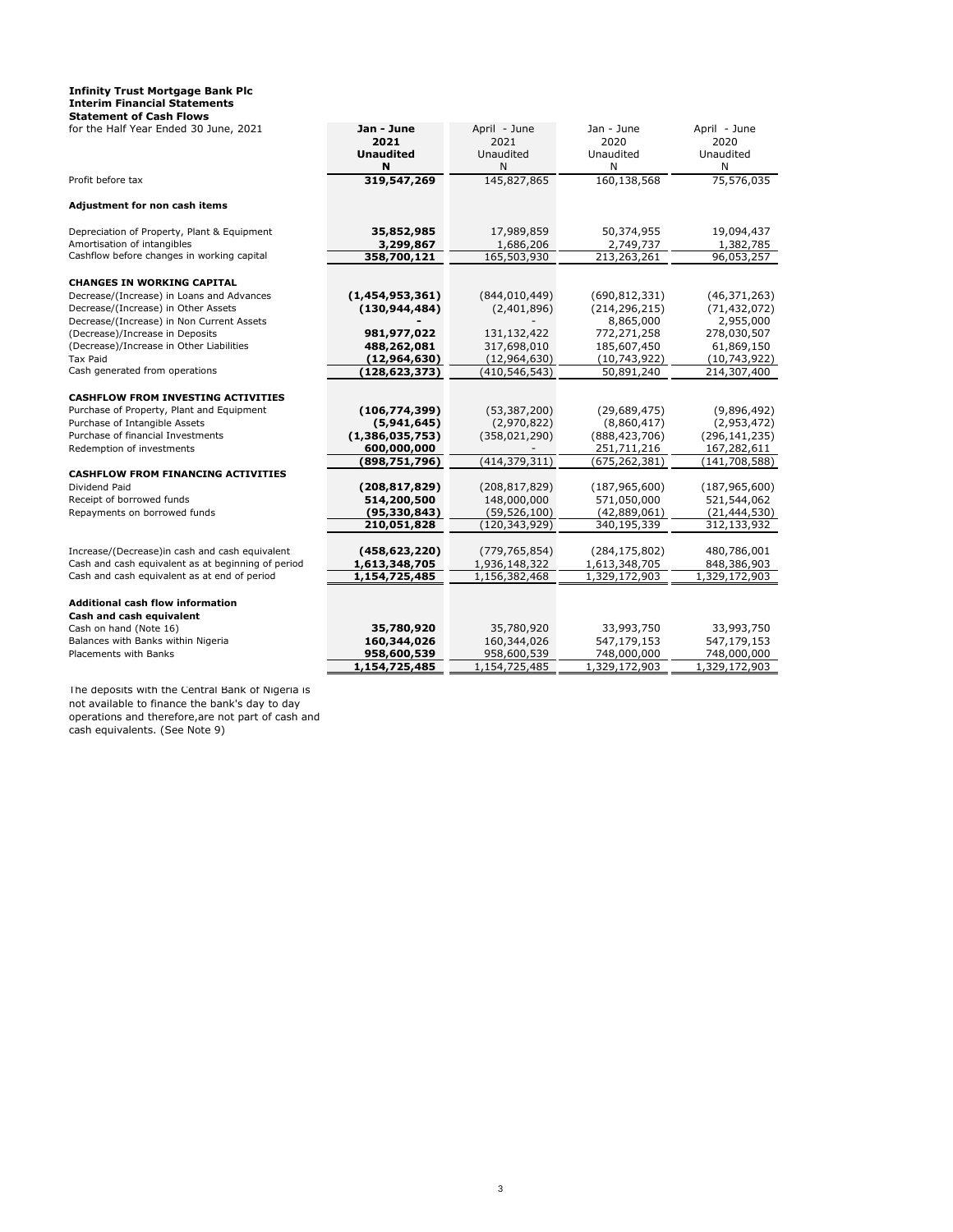## **INFINITY TRUST MORTGAGE BANK PLC Statement of Changes in Equity As at 30 June 2021**

| As at 30 June 2020        | <b>Issued</b><br>Capital | <b>Share</b><br>Premium | Preference<br><b>Shares</b> | <b>Statutory</b><br><b>Reserves</b> | Retained<br>Earnings | <b>Revaluation</b><br><b>Reserves</b> | Regulatory<br><b>Reserves</b> | <b>Fair Value</b><br><b>Reserves</b> | <b>Total equity</b> |
|---------------------------|--------------------------|-------------------------|-----------------------------|-------------------------------------|----------------------|---------------------------------------|-------------------------------|--------------------------------------|---------------------|
| At 1 January 2020         | 2,085,222,860            | N<br>1,227,369,465      | 600,000,000                 | 644,497,544                         | 1,346,457,271        | N<br>204,597,313                      | 37,760,313                    | 56,249,998                           | 6,202,154,764       |
| Dividend paid             |                          |                         |                             |                                     | (187, 965, 600)      |                                       |                               |                                      | (187, 965, 600)     |
| At 30 June, 2020          | 2,085,222,860            | 1,227,369,465           | 600,000,000                 | 644,497,544                         | 1,158,491,671        | 204,597,313                           | 37,760,313                    | 56,249,998                           | 6,014,189,164       |
| <b>As at 30 June 2021</b> | Issued<br>Capital        | Share<br>Premium        | Preference<br>Shares        | <b>Statutory</b><br><b>Reserves</b> | Retained<br>Earnings | <b>Revaluation</b><br>Reserves        | Regulatory<br><b>Reserves</b> | <b>Fair Value</b><br><b>Reserves</b> | <b>Total equity</b> |
| At 1 January 2021         | 2,085,222,860            | N<br>1,227,369,465      | 600,000,000                 | 726,720,331                         | N<br>1,448,166,161   | N<br>204,597,313                      | 76,976,970                    | 68,599,998                           | 6,437,653,098       |
| Dividend paid             |                          |                         |                             |                                     | (208, 817, 829)      |                                       |                               |                                      | (208, 817, 829)     |
| At 30 June, 2021          | 2,085,222,860            | 1,227,369,465           | 600,000,000                 | 726,720,331                         | 1,239,348,333        | 204,597,313                           | 76,976,970                    | 68,599,998                           | 6,228,835,268       |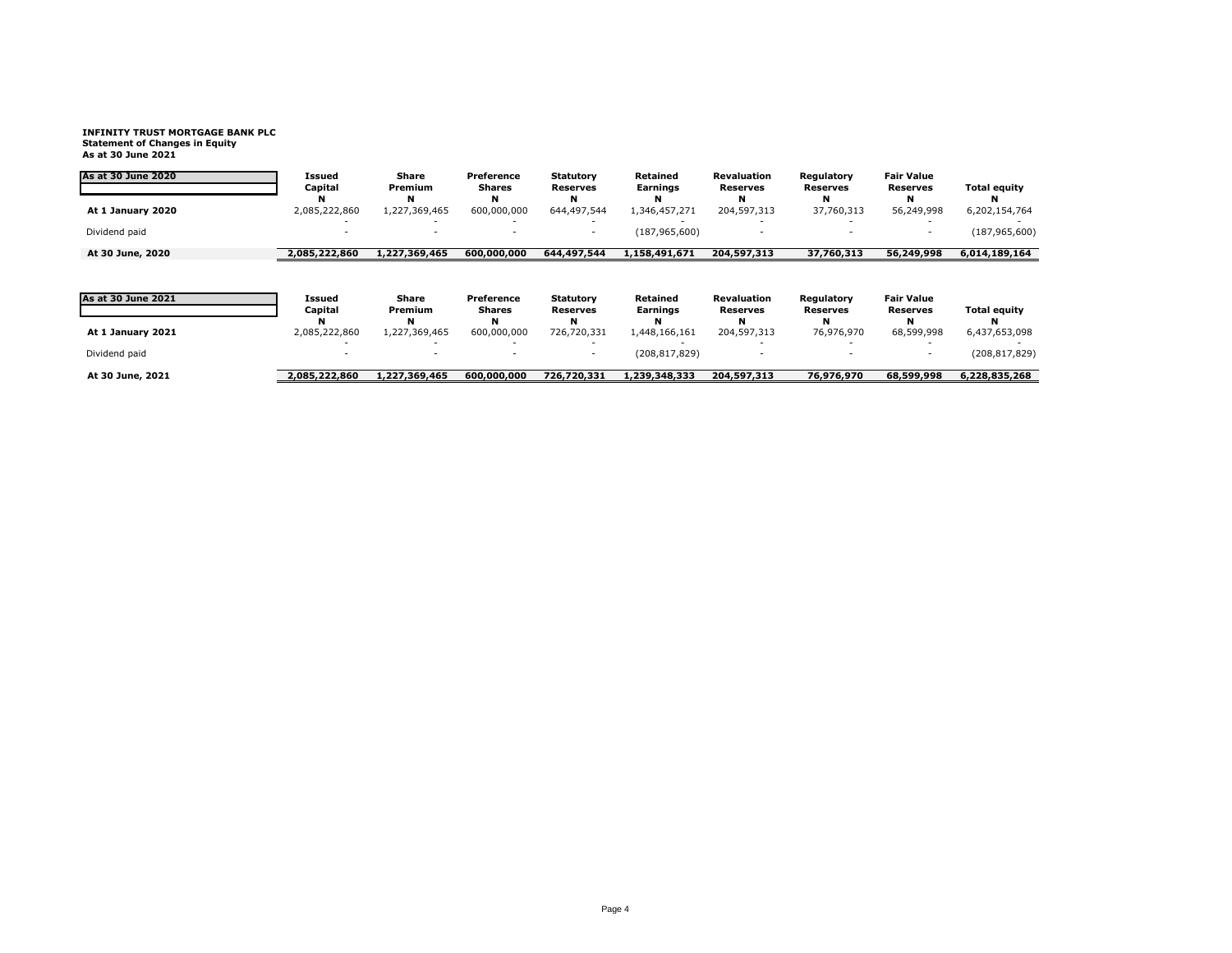|   | <b>INFINITY TRUST MORTGAGE BANK PLC</b>                                        | <b>Period from</b>               | <b>Period from</b>        | Period from                      | Period from               |
|---|--------------------------------------------------------------------------------|----------------------------------|---------------------------|----------------------------------|---------------------------|
|   | <b>Notes to the Financial Statements</b>                                       | Jan - June                       | April - June              | Jan - June                       | April - June              |
|   | for the half year ended 30 June, 2021.                                         | 2021                             | 2021                      | 2020                             | 2020                      |
|   |                                                                                | N                                | N                         | N                                | N                         |
|   | 1 Interest and similar income                                                  |                                  |                           |                                  |                           |
|   | National Housing Fund Loans<br>Estate Mortgage Income                          | 45,900,481<br>81,257,254         | 23,845,820<br>40,112,303  | 38,202,013<br>33,388,130         | 18,911,536<br>14,618,787  |
|   | Other Mortgage Loans and advances to customers                                 | 418,775,542                      | 220,434,775               | 336,176,226                      | 172,456,650               |
|   | Treasury Operations and Placements                                             | 55,507,247                       | 30,122,634                | 60,410,644                       | 26,566,154                |
|   |                                                                                | 601,440,524                      | 314,515,532               | 468,177,013                      | 232,553,126               |
|   | 2 Interest and similar expense:                                                |                                  |                           |                                  |                           |
|   | <b>Customers Deposits</b>                                                      | 16,815,542                       | 7,749,582                 | 32,011,610                       | 13,296,483                |
|   | Debt issued and other borrowed funds                                           | 95,330,843                       | 59,526,100                | 69,416,564                       | 35,337,551                |
|   | 3 Net fees and commission income                                               | 112,146,385                      | 67,275,682                | 101,428,174                      | 48,634,034                |
|   | <b>Fees and commission income</b>                                              |                                  |                           |                                  |                           |
|   | Credit related fees and commission                                             | 25,994,401                       | 14,609,992                | 18,858,547                       | 6,216,548                 |
|   | Account maintenance fees<br>Facilities management fees                         | 8,240,101<br>25,570,343          | 4,846,250<br>14,619,650   | 4,180,274<br>11,203,450          | 1,346,858<br>5,083,099    |
|   | Other commissions                                                              | 163,638                          | 51,600                    | 196,500                          | 91,500                    |
|   |                                                                                | 59,968,482                       | 34,127,492                | 34,438,770                       | 12,738,005                |
|   | 4 Other operating income                                                       |                                  |                           |                                  |                           |
|   | <b>Investment Income</b>                                                       | 65,606,250                       | 3,250,000                 | 65,147,500                       | 18,275,000                |
|   | Rental Incomes                                                                 | 24,561,984                       | 24,561,984                | 9,300,067                        | 608,383                   |
|   | Others                                                                         | 33,899,050                       | 26,053,007                | 4,698,772                        | 1,419,162                 |
|   |                                                                                | 124,067,284                      | 53,864,991                | 79,146,339                       | 20,302,545                |
|   | <b>5 Impairment losses</b>                                                     | 14,550,978                       |                           | 13,610,807                       |                           |
|   | Credit loss expense                                                            | 14,550,978                       | $\overline{\phantom{a}}$  | 13,610,807                       | $\overline{\phantom{a}}$  |
|   | 6 Personnel expenses                                                           |                                  |                           |                                  |                           |
|   | Salaries and Wages                                                             | 98,009,627                       | 50,812,850                | 87,341,624                       | 43,719,240                |
|   | Other staff costs<br>Pension costs - Defined contribution plan                 | 30,611,011<br>7,438,529          | 16,745,181<br>4,592,857   | 25,477,207<br>6,807,166          | 11,516,100<br>4,117,871   |
|   |                                                                                |                                  |                           |                                  |                           |
|   |                                                                                | 136,059,168                      | 72,150,888                | 119,625,997                      | 59,353,211                |
|   | 7 Other operating expenses<br>Advertising and marketing                        | 8,280,355                        | 5,819,499                 | 2,426,075                        | 4,214,818                 |
|   | Administrative                                                                 | 18,459,525                       | 9,751,845                 | 14,516,856                       | 5,932,617                 |
|   | Professional fees                                                              | 7,650,040                        | 4,508,885                 | 1,832,811                        | 875,811                   |
|   | Others                                                                         | 158,731,675<br>193,121,594       | 77,497,287<br>97,577,516  | 115,058,142<br>133,833,883       | 44,933,469<br>55,956,715  |
|   | 8 Dividends paid and proposed                                                  |                                  |                           |                                  |                           |
|   | Declared and paid during the year                                              |                                  |                           |                                  |                           |
|   |                                                                                |                                  |                           |                                  |                           |
|   | Equity dividends on ordinary shares:<br>Equity dividends on preference shares: | 166,817,829<br>42,000,000        | 166,817,829<br>42,000,000 | 145,965,600<br>42,000,000        | 145,965,600<br>42,000,000 |
|   |                                                                                | 208,817,829                      | 208,817,829               | 187,965,600                      | 187,965,600               |
|   |                                                                                |                                  |                           |                                  |                           |
|   | 9 Cash and balances with central bank<br>Cash on hand                          | 35,780,920                       |                           | 33,993,750                       |                           |
|   | Deposits with the Central Bank                                                 | 83,490,027                       |                           | 46,681,153                       |                           |
|   | Less: Allowance for impairment losses                                          |                                  |                           |                                  |                           |
|   | 10 Due from banks                                                              | 119,270,947                      |                           | 80,674,903                       |                           |
|   | Placements with banks                                                          | 958,600,539                      |                           | 748,000,000                      |                           |
|   | Balances with banks within Nigeria                                             | 160,344,026                      |                           | 547,179,153                      |                           |
|   | Less: Allowance for impairment losses                                          | 1,118,944,565                    |                           | 1,295,179,153                    |                           |
|   |                                                                                | 1,118,944,565                    |                           | 1,295,179,153                    |                           |
| a | 11 Loans & Advances<br><b>By Product Type</b>                                  |                                  |                           |                                  |                           |
|   | Mortgage Loans                                                                 | 8,716,687,912                    |                           | 5,649,895,231                    |                           |
|   | Other Loans                                                                    | 27,235,627                       |                           | 25,160,897                       |                           |
|   | Gross Loans                                                                    | 8,743,923,539                    |                           | 5,675,056,128                    |                           |
|   | Impairment                                                                     | (187, 393, 890)<br>8,556,529,649 |                           | (197, 485, 098)<br>5,477,571,030 |                           |
|   |                                                                                |                                  |                           |                                  |                           |
|   | <b>12 Investment Securities</b><br><b>FVOCI</b>                                |                                  |                           |                                  |                           |
|   | Held at Amortised Cost                                                         | 373,599,998<br>1,615,666,998     |                           | 361,249,998<br>1,132,063,721     |                           |
|   |                                                                                |                                  |                           |                                  |                           |
|   |                                                                                | 1,989,266,996                    |                           | 1,493,313,719                    |                           |
|   |                                                                                |                                  |                           |                                  |                           |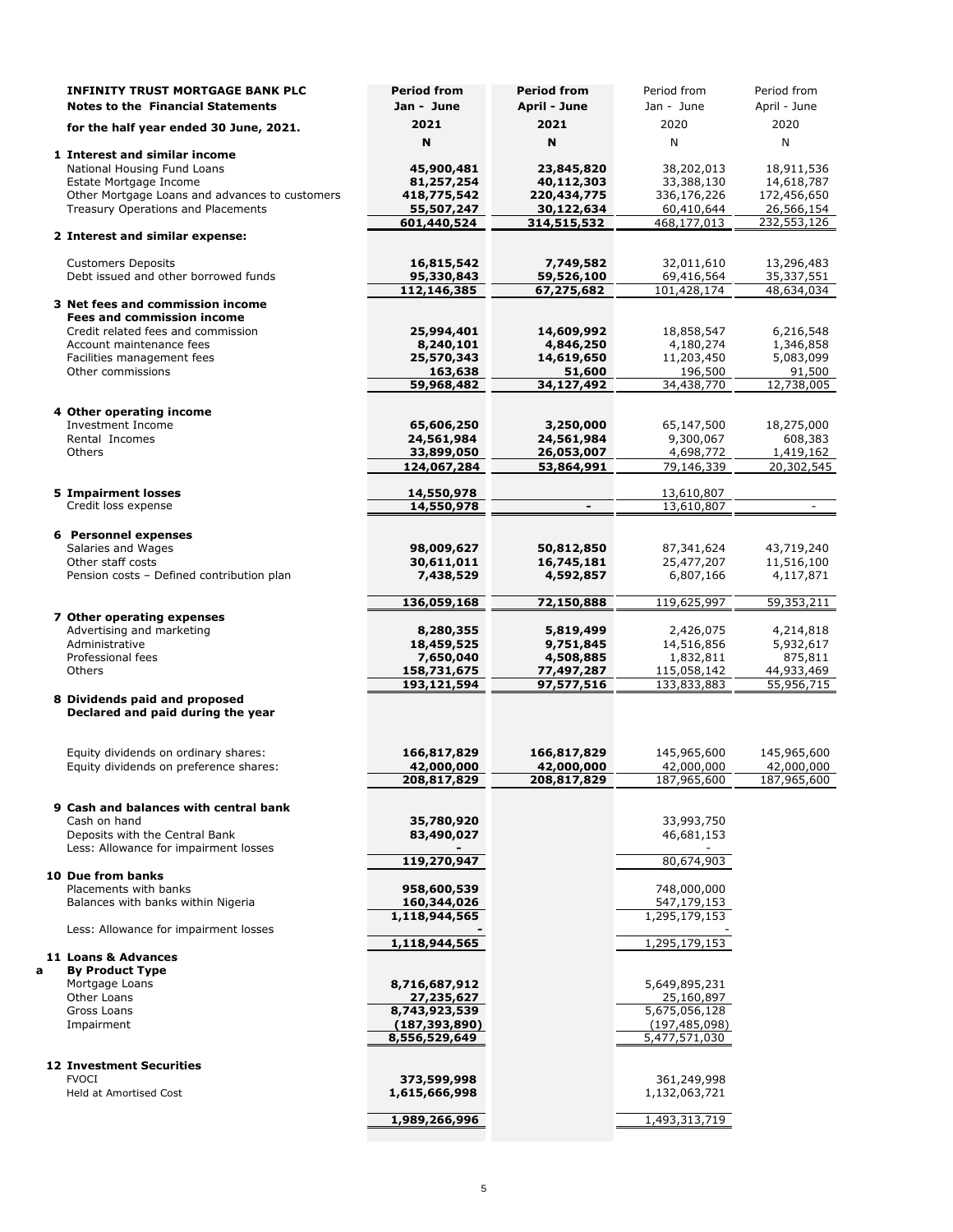| <b>Notes to the Financial Statements</b>                   | Jan - June                       | April - June | Jan - June                       | April - June |
|------------------------------------------------------------|----------------------------------|--------------|----------------------------------|--------------|
| for the half year ended 30 June, 2021.                     | 2021                             | 2021         | 2020                             | 2020         |
|                                                            | N                                | N            | N                                | N            |
| 13 Other assets                                            |                                  |              |                                  |              |
| Prepayments                                                | 31,480,853                       |              | 24,875,272                       |              |
| stationery stocks                                          | 1,134,422                        |              | 1,026,093                        |              |
| Other stocks<br>Account receivables                        | 323,587,668                      |              | 259,365,076                      |              |
| Other debit balances                                       | 17,552,226<br>70,676,943         |              | 26,163,940<br>64,099,013         |              |
|                                                            | 444,432,113                      |              | 375,529,395                      |              |
| Less:                                                      |                                  |              |                                  |              |
| Allowance for impairment on other assets                   | (188,000)<br>444,244,113         |              | (190, 570)<br>375,338,825        |              |
|                                                            |                                  |              |                                  |              |
| 14 Deferred tax                                            |                                  |              |                                  |              |
| Deferred tax liabilities                                   |                                  |              |                                  |              |
| Deferred tax assets                                        | 52,500,000<br>52,500,000         |              | 65,640,453<br>65,640,453         |              |
|                                                            |                                  |              |                                  |              |
| 15a Intangible assets                                      |                                  |              |                                  |              |
| <b>Computer Software</b>                                   |                                  |              |                                  |              |
| Cost                                                       | 62,161,482                       |              | 56,219,837                       |              |
| <b>Accummulated Amortisation</b><br>Net Book value         | (44,285,367)<br>17,876,115       |              | (38,084,193)<br>18,135,645       |              |
| 15b Amortisation charge for the year                       |                                  |              |                                  |              |
| <b>Computer Software</b>                                   | 3,299,867                        |              | 2,749,737                        |              |
|                                                            |                                  |              |                                  |              |
|                                                            | 3,299,867                        |              | 2,749,737                        |              |
| 16a Property and equipment                                 |                                  |              |                                  |              |
| Land                                                       |                                  |              |                                  |              |
| Cost                                                       | 235,315,028                      |              | 235,315,028                      |              |
| Accummulated Depreciation<br>Net Book value                | 235,315,028                      |              | 235,315,028                      |              |
| <b>Buildings</b>                                           |                                  |              |                                  |              |
| Cost                                                       | 2,824,769,150                    |              | 2,824,769,150                    |              |
| Accummulated Depreciation<br>Net Book value                | (526, 742, 152)<br>2,298,026,998 |              | (514, 820, 705)<br>2,309,948,445 |              |
| <b>Work in Progress</b>                                    |                                  |              |                                  |              |
| Cost                                                       |                                  |              |                                  |              |
| Accummulated Depreciation                                  |                                  |              |                                  |              |
| Net Book value<br><b>Plant &amp; Equipment</b>             | $\qquad \qquad \blacksquare$     |              | $\overline{\phantom{a}}$         |              |
| Cost                                                       | 238,907,971                      |              | 216,424,722                      |              |
| Accummulated Depreciation                                  | (196,031,858)                    |              | (183, 674, 933)                  |              |
| Net Book value                                             | 42,876,113                       |              | 32,749,788                       |              |
| <b>Computer and Equipment</b><br>Cost                      | 63,279,878                       |              | 60,451,728                       |              |
| <b>Accummulated Depreciation</b>                           | (42,465,692)                     |              | (34, 425, 309)                   |              |
| Net Book value                                             | 20,814,186                       |              | 26,026,419                       |              |
| <b>Furn &amp; Fittings:</b>                                |                                  |              |                                  |              |
| Cost<br><b>Accummulated Depreciation</b>                   | 54,287,092<br>(49, 329, 886)     |              | 53,624,092<br>(47, 311, 776)     |              |
| Net Book value                                             | 4,957,206                        |              | 6,312,316                        |              |
| <b>Motor Vehicles</b>                                      |                                  |              |                                  |              |
| Cost<br>Accummulated Depreciation                          | 185,690,000<br>(106, 208, 836)   |              | 104,890,000<br>(95,066,824)      |              |
| Net Book value                                             | 79,481,164                       |              | 9,823,176                        |              |
| <b>Total Property and Equipment</b>                        |                                  |              |                                  |              |
| Cost                                                       | 3,602,249,119                    |              | 3,495,474,720                    |              |
| <b>Accummulated Depreciation</b><br>Property and equipment | (920, 778, 425)<br>2,681,470,694 |              | (875, 299, 547)<br>2,620,175,173 |              |
|                                                            |                                  |              |                                  |              |
| <b>16b Current Depreciation Charge</b>                     |                                  |              |                                  |              |
| Furn & Fittings                                            | 986,155                          |              | 1,102,655                        |              |
| <b>Buildings</b>                                           | 15,018,605                       |              | 31,627,326                       |              |
| Computer Equipment<br>Motor Vehicles                       | 4,072,720<br>9,638,540           |              | 3,959,565<br>2,731,250           |              |
| Plant & Equipment                                          | 6,136,965                        |              | 10,954,159                       |              |
|                                                            |                                  |              |                                  |              |
|                                                            | 35,852,985                       |              | 50,374,955                       |              |
| 17 Non Current Assets Held for Sale                        | 23,031,000                       |              | 23,031,000                       |              |
|                                                            |                                  |              |                                  |              |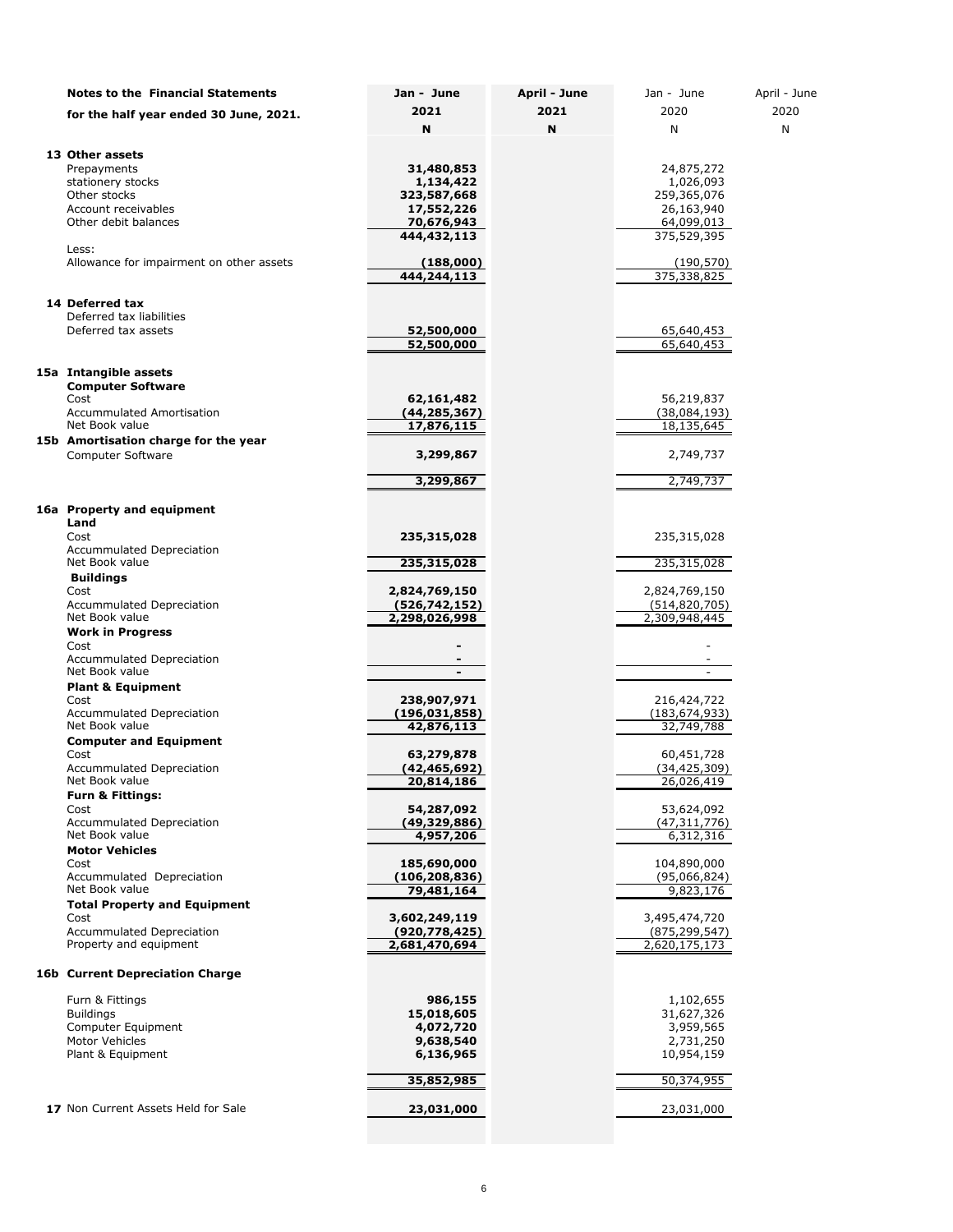| <b>Notes to the Financial Statements</b>         | Jan - June    | April - June | Jan - June    | April - June |
|--------------------------------------------------|---------------|--------------|---------------|--------------|
| for the half year ended 30 June, 2021.           | 2021          | 2021         | 2020          | 2020         |
|                                                  | N             | N            | N             | N            |
| <b>18 Due to customers</b>                       |               |              |               |              |
| Analysis by type of account:                     |               |              |               |              |
| Demand                                           | 3,768,003,778 |              | 1,728,386,015 |              |
| Savings                                          | 461,376,633   |              | 394,277,127   |              |
| Time deposits                                    | 518,345,012   |              | 586,717,160   |              |
|                                                  | 4,747,725,423 |              | 2,709,380,303 |              |
| 19 Debt issued and other borrowed funds          |               |              |               |              |
| Other Long Term Loans FMBN                       | 2,292,570,730 |              | 1,694,971,985 |              |
| Nigeria Mortgage Refinance Company               | 801,495,999   |              | 499,342,303   |              |
|                                                  | 3,094,066,729 |              | 2,194,314,288 |              |
| <b>20 Current tax liabilities</b>                |               |              |               |              |
| Current tax payable                              | 31,500,525    |              | 31,500,525    |              |
| <b>21 Other liabilities</b>                      |               |              |               |              |
| Provision and accrual                            | 56,021,678    |              | 24,867,931    |              |
| <b>Sundry Creditors</b>                          | 156,456,641   |              | 92,065,944    |              |
| <b>Unclaimed Dividend</b>                        | 4,685,735     |              | 4,685,735     |              |
| <b>Other Payables</b>                            | 337,407,576   |              | 197,872,246   |              |
| Unearned Incomes                                 | 41,872,733    |              | 29,653,510    |              |
| Current Year profit to Date                      | 300,718,231   |              | 150,530,254   |              |
|                                                  | 897,162,595   |              | 499,675,621   |              |
| 22 Issued capital and reserves                   |               |              |               |              |
| 10,000,000,000 ordinary shares of 50 kobo each   | 5,000,000,000 |              | 5,000,000,000 |              |
| <b>Ordinary shares</b>                           |               |              |               |              |
| Issued and fully paid:                           |               |              |               |              |
| 4,170,445,720 ordinary shares of 50k each        | 2,085,222,860 |              | 2,085,222,860 |              |
| 23 7% Irredeemable Convertible Preference Shares | 600,000,000   |              | 600,000,000   |              |

#### **24 STATEMENT OF COMPLIANCE**

The financial statements and accompaning notes have been drawn up in compliance with IAS 34

#### **25 OTHER DISCLOSURES**

- **a** The same accounting policies and methods of computation are followed in the interim financial statements as were used in the last audited financial statements of the bank
- **b** The Bank prepares interim financial statements for publication and submission to Securities and Exchange Commission (SEC) and the Nigerian Stock Exchange (NSE) on a quarterly basis.
- **c** There are no events after the reporting date which could have had a material effect on the interim statements as at 30 June 2021.